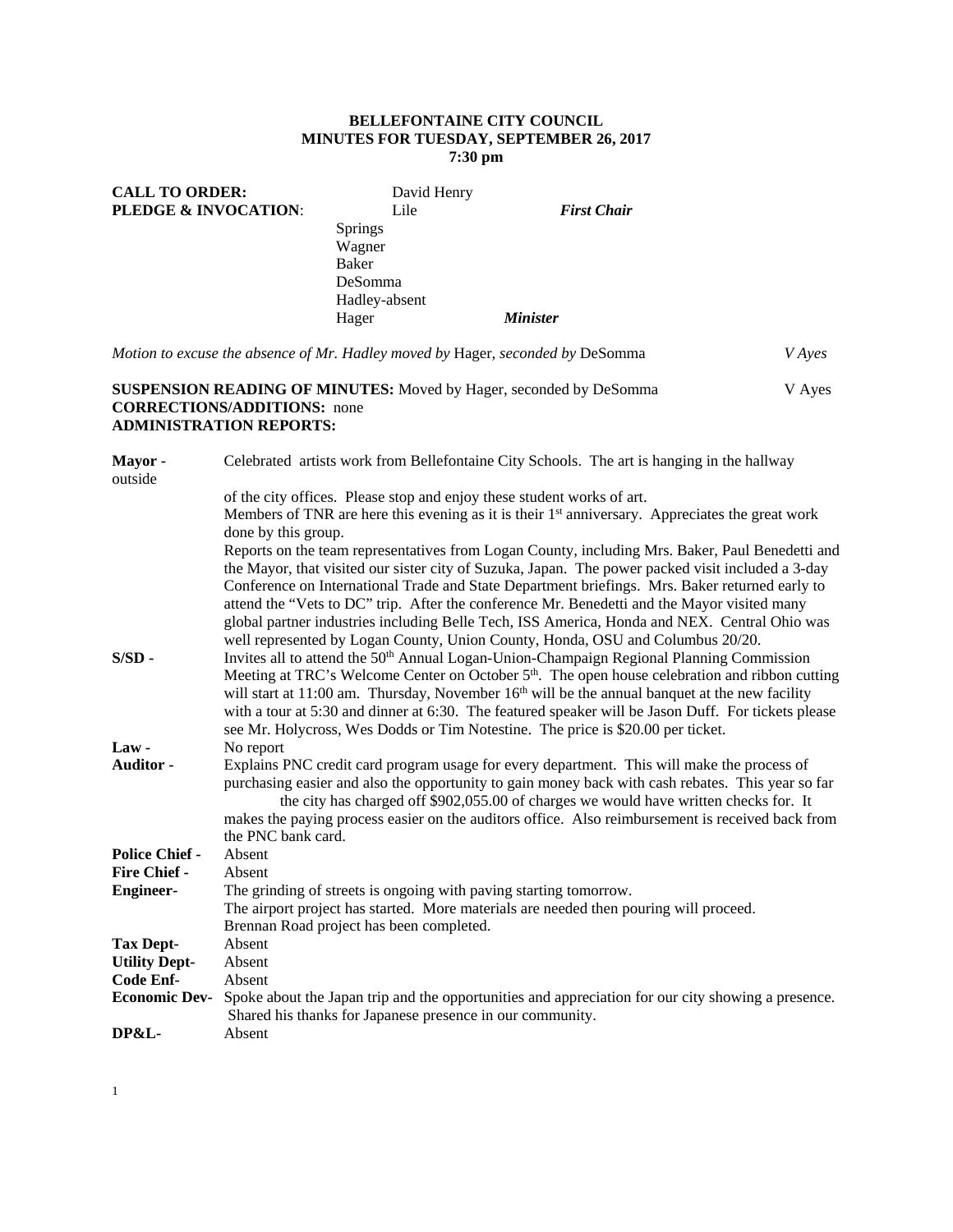## **REPORTS OF STANDING COMMITTEES:**

| <b>Rules -</b>     | The Rules Committee met to discuss the armory (Ordinance 17-52) and proposes that this              |
|--------------------|-----------------------------------------------------------------------------------------------------|
|                    | ordinance be read on second this evening.                                                           |
| <b>Finance -</b>   | Thanks the Mayor and Mr. Benedetti for being great travel partners on the trip to Japan and thanks  |
|                    | the city for the opportunity of the enjoyable trip.                                                 |
|                    | Explained ordinances on the agenda.                                                                 |
| <b>Utilities -</b> | Explained ordinance on the agenda.                                                                  |
| Safety -           | No report                                                                                           |
| Streets -          | No report                                                                                           |
|                    | <b>Sidewalks, Curbs &amp; Parks</b> – Will hold a committee meeting, time and date to be announced. |
| Audit -            | No report                                                                                           |

**COMMUNICATIONS FROM CITIZENS:** Heather Hileary, Director of TNR, 1097 Santa Fe Road, and Roni Lile, 1157 Erie Street, both here to report on TNR activities during their first year. Activities include 466 cats that have been trapped, 111 have been re-homed, 97 have been spayed/neutered. Review of costs including supplies and medical. Now offering transport to spay and neuter clinic for a small fee. Fund raising and donations are the only support. Explains that their organization is not a rescue and their focus is on spay & neuter only. A building is being sought for the organization also. Questions are answered.

## **INTRODUCTION OF ORDINANCES:**

#### **1. ORDINANCES FOR 1ST READING**

R17-53 A. A RESOLUTION IMPLEMENTING SECTIONS 3735.65 THROUGH 3735.70 OF THE OHIO REVISED CODE, ESTABLISHING AND DESCRIBING THE BOUNDARIES OF THE BELLEFONTAINE COMMUNITY REINVESTMENT AREA IN THE CITY OF BELLEFONTAINE, AND DESIGNATING A HOUSING OFFICER TO ADMINISTER THIS PROGRAM. **FINANCE** 

| Adoption- | Moved by Baker, seconded by Wagner | V Ayes |
|-----------|------------------------------------|--------|
|           |                                    |        |

17-54 B. AN ORDINANCE MAKING SUPPLEMENTAL APPROPRIATIONS AND AMENDING THE PERMANENT APPROPRIATIONS ORDINANCE FOR PURPOSES OF GENERAL FUND AND DECLARING AN EMERGENCY IN THE CITY OF BELLEFONTAINE, OHIO. **FINANCE** 

| $3RR-$    | Moved by Baker, seconded by DeSomma | V Ayes |
|-----------|-------------------------------------|--------|
| Passage-  | Moved by Baker, seconded by DeSomma | V Ayes |
| Adoption- | Moved by Baker, seconded by DeSomma | V Ayes |

#### **2. ORDINANCES FOR 2ND READING**

17-48 A. AN ORDINANCE AUTHORIZING THE EXTENSION OF WATER AND SANITARY SEWER UTILITY SERVICE OUTSIDE THE CORPORATION LINE OF THE CITY OF BELLEFONTAINE TO PROPERTY LOCATED AT 1021 T.R.#185 (BRENNAN ROAD), LAKE TOWNSHIP, LOGAN COUNTY, OHIO, AND DECLARING AN EMERGENCY IN THE CITY OF BELLEFONTAINE, OHIO. **UTILITIES** 

| $3RR-$    | Moved by Wagner, seconded by Springs | V Ayes |
|-----------|--------------------------------------|--------|
| Passage-  |                                      |        |
| Adoption- |                                      |        |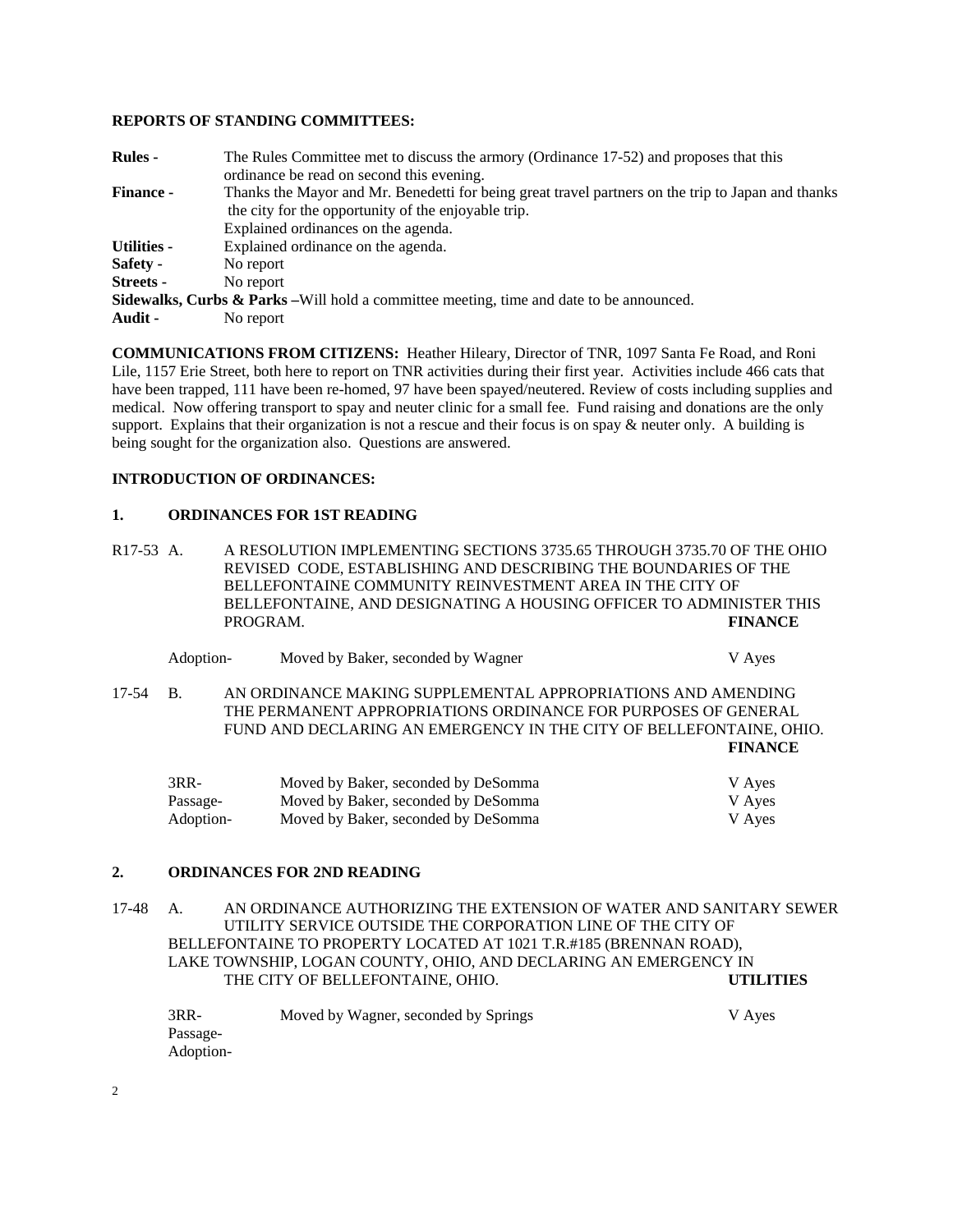17-49 B. AN ORDINANCE ESTABLISHING CONFERENCE AND EVENT RENTAL RATES AT THE BELLEFONTAINE REGIONAL AIRPORT AND DECLARING AN EMERGENCY IN THE CITY OF BELLEFONTAINE, OHIO. **FINANCE** 

| $3RR-$    | Moved by Baker, seconded by Wagner | V Ayes |
|-----------|------------------------------------|--------|
| Passage-  |                                    |        |
| Adoption- |                                    |        |

17-52 C. AN ORDINANCE AUTHORIZING THE MAYOR AND/OR SERVICE SAFAETY DIRECTOR TO ENTER INTO A TRANSFER AND USE AGREEMENT AND TO ACCEPT A DEED FROM THE BOARD OF COUNTY COMMISSIONERS OF LOGAN COUNTY TO THE CITY OF BELLEFONTAINE FOR THE OLD ARMORY PROPERTY ON SOUTH MAIN STREET IN SAID CITY CONTAINING 0.74 ACRES, MORE OR LESS, AND TO SIGN ANY DOCUMENTS IN FURTHERANCE THEREOF AND DECLARING AN EMEGENCY IN THE CITY OF BELLEFONTAINE, OHIO. **RULES** 

3RR- Moved by Hager, seconded by DeSomma V Ayes Passage-Adoption-

#### **3. ORDINANCES FOR 3RD READING**

17-41 A. AN ORDINANCE AUTHORIZING THE SERVICE-SAFETY DIRECTOR TO ENTER INTO CONTRACT WITH LEADER MACHINERY COMPANY, LTD. OF MIDDLETOWN, OHIO FOR THE PURCHASE OF A DURACO DURAPATCHER AND DECLARING AN EMERGENCY IN THE CITY OF BELLEFONTAINE, OHIO. **FINANCE** 

| Adoption- |                                   | Moved by Baker, seconded by DeSomma                                                                                                                                                                                                                                                                  |                                     |  |  | V Ayes                   |  |
|-----------|-----------------------------------|------------------------------------------------------------------------------------------------------------------------------------------------------------------------------------------------------------------------------------------------------------------------------------------------------|-------------------------------------|--|--|--------------------------|--|
| 17-42     | B.<br><b>INTO</b>                 | AN ORDINANCE AUTHORIZING THE SERVICE-SAFETY DIRECTOR TO ENTER                                                                                                                                                                                                                                        |                                     |  |  |                          |  |
|           |                                   | CONTRACT WITH NORTHCOAST PRODUCTS OF MONROE, OHIO FOR THE<br>PURCHASE OF A HEATED EMULSION STORAGE TANK AND DECLARING AN<br>EMERGENCY IN THE CITY OF BELLEFONTAINE, OHIO.<br><b>FINANCE</b>                                                                                                          |                                     |  |  |                          |  |
|           | Adoption-                         |                                                                                                                                                                                                                                                                                                      | Moved by Baker, seconded by DeSomma |  |  | V Ayes                   |  |
| 17-43     | $\mathcal{C}$<br><b>TREATMENT</b> | AN ORDINANCE AUTHORIZNG THE SERVICE-SAFETY DIRECTOR TO<br><b>ADVERTISE FOR</b><br>BIDS AND SEEK PROPOSALS FOR CERTAIN IMPROVEMENTS TO OXIDATION<br>DITCH MIXER<br>PLANT LOCATED AT 610 SOUTH TROY ROAD AND DECLARING AN<br><b>EMERGENCY IN</b><br>THE CITY OF BELLEFONTAINE, OHIO.<br><b>FINANCE</b> | COVERS AT THE CITY OF               |  |  | BELLEFONTAINE WASTEWATER |  |